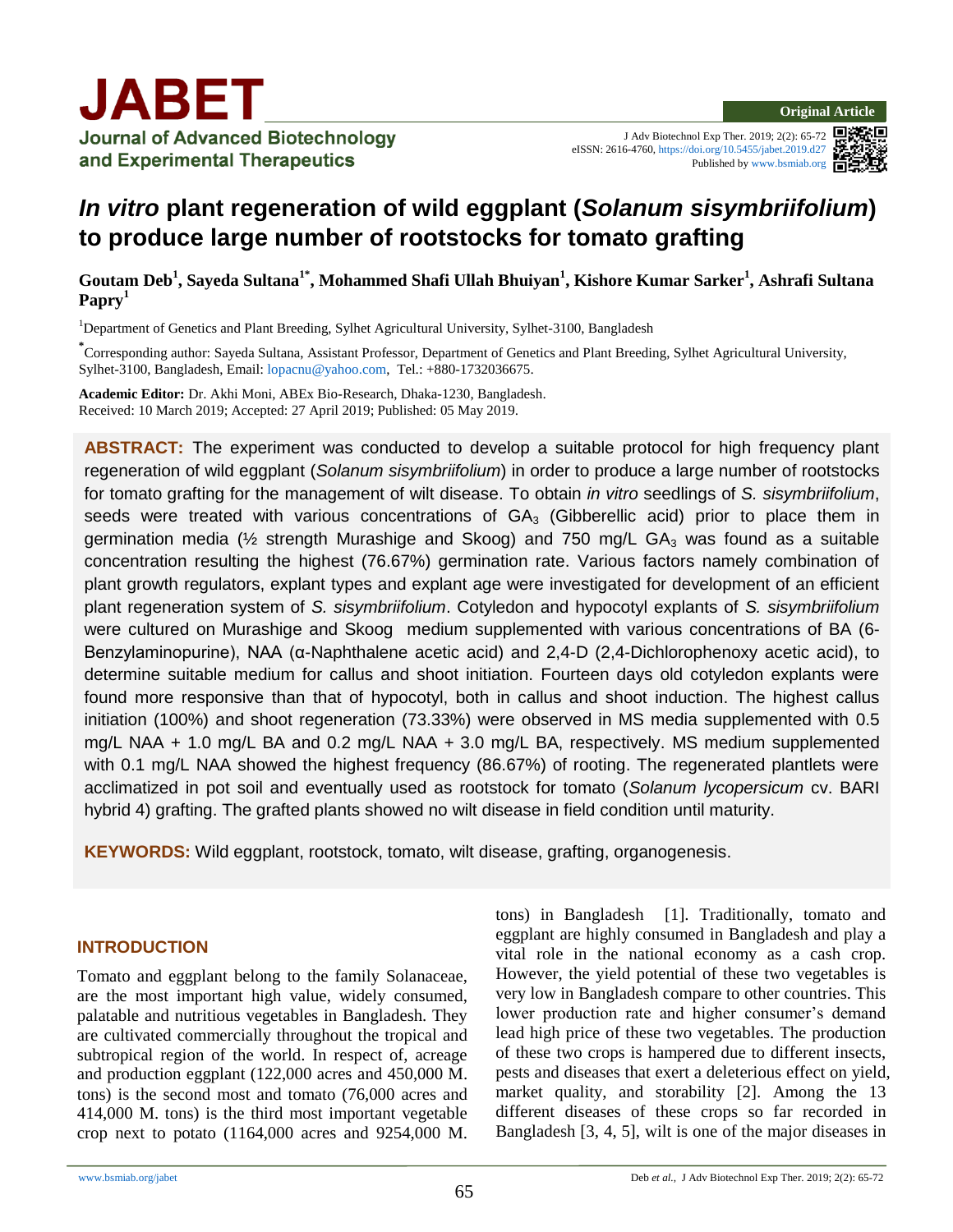eggplant and tomato production in the country [6] which causes devastating damage of both crops. Sometime 100% crop failure is noticed in kitchen gardens of Bangladesh due to wilt [7]. Control of wilt is difficult for growers in Bangladesh, particularly for growers with limited capacity to rotate out the solanaceous crops. The wide host range of wilt causing pathogen further restricts rotational options, and effective crop rotation programs in severely infested soils may require multiple years out of tomato production [8]. Even soil fumigants have little success against the causal pathogen of wilt [9, 10]. However, to avoid circumvent of wilt by grafting the tomato on wilt-resistant rootstock is proven an effective technique especially where wilt disease is acute [11]. Moreover, grafting has been utilized to manage wilt in tomato crops worldwide [2, 12, 13, 14].

There are some non-tuberous wild *Solanum* species and their amphidiploids are being considered to have high resistance against wilt disease and used as rootstocks of tomato and eggplant grafting. *S. sisymbriifolium* is known as Kata begun is resistant to biotic and abiotic stresses [15-17] and this species is found effective as rootstock to control wilt disease [17, 18]. But the availability of seedlings of *S. sisymbriifolium* for using as rootstocks is limited due to its poor and not uniform seed germination rate and strong dormancy [11]. To overcome this situation, plant tissue culture offers an efficient method to produce a large number and year round availability of seedlings. Regeneration of valuable economic plants through tissue culture based on the principle of totipotency, individual plant cell is capable of regenerating new plantlets [19]. However, till to date no report was found on tissue culture of *S. sisymbriifoliu*m.

To minimize the wilt diseases grafting could be a valuable tool for eggplant and tomato growers in Bangladesh, which is of critical importance of the availability of wilt resistant rootstocks to growers. Therefore, the objective of this study was to establish a suitable protocol for high frequency plant regeneration of *S. sisymbriifolium* which is a pre-requisite to produce a large number of seedlings for the use of resistant rootstocks for tomato and eggplant cultivation around the year.

# **MATERIALS AND METHODS**

# **Plant materials**

Healthy and disease free seeds of *S. sisymbriifolium* were collected from Kamalgonj and Rajnagar Upazila of Moulvibazar district of Bangladesh. The seeds were treated with various concentrations of  $GA_3$  (90% TC, JiangXiXin Ruifeng Biochemical Company Ltd. China) for 24 h to determine optimal concentration for breaking seed dormancy. After that the seeds were sterilized in the solution of 70% ethyl alcohol (MERCK, Germany) for 5 min and 30% Clorox (Sodium hypochlorite, The Clorox Company, Oakland, USA) for 15 min followed by three rinses in sterilized distilled water. The seeds were then placed on germination medium comprising half strength MS [20] salts and vitamins, 3% sucrose and 1% agar with a density of 10 seeds per culture vessels and incubated in 25±2°C temperature under 16 hours photoperiod provided by 144W white fluorescent lamps (culture condition).

# **Explant preparation and culture of explant**

Cotyledon and hypocotyl explants were prepared from 14-d-old *in vitro* seedlings of *S. sisymbriifolium* (Figure 1a) and they were cultured on MS (Murashige and Skoog, 1962) media supplemented with different concentrations of BA (99%, Duchefa Biochemie, the Netherlands) (0.5, 1.0, and 2.0 mg/L), NAA (98%, Duchefa Biochemie, the Netherlands) (0.1, 0.5 and 1.0 mg/L) and 2,4-D (96%, Duchefa Biochemie, the Netherlands) (0.1, 0.5 and 1.0 mg/L) to determine optimal medium for callus initiation. Cotyledons along with 1-2 mm petioles were very carefully excised from the hypocotyl and apical shoot meristems of seedlings. The hypocotyls were then discarded from the root tip and cut into 5-7 mm length segments. The whole procedure was carried out in laminar airflow cabinet. Ten explants were placed on each culture vessels containing 50 ml callus induction media. Cotyledons along with petioles were placed in upward direction with the petiole in contact with the media whereas hypocotyl segments were placed horizontally on the surface of the media (Figure 1b & c).

After 14 days of incubation of explants, when the calli attained a convenient size, were transferred in culture vessels containing shoot induction media (Figure 1d & e). Shoot induction media comprised MS salts and vitamins, 3% sucrose, 1% agar and various concentrations of BA  $(1.0, 2.0 \text{ and } 3.0 \text{ mg/L})$ , NAA  $(0.1, 1.0 \text{ g})$ 0.2 and 0.5 mg/L) and 2,4-D (0.1, 0.2 and 0.5 mg/L). When the shoots were attained about 2-3 cm in length, these were excised from the callus and transferred into the new culture vessels containing freshly prepared root induction medium. Root induction media contained various concentrations of NAA (0, 0.1, 0.2 and 0.5 mg/L) to develop root. Each of the time, the cultured vessels were sealed with parafilm and marked with a permanent marker to indicate each treatment and were incubated in culture room. Three to four cm in length of plantlets with sufficient root system were taken out carefully from the culture vessels and washed gently in tap water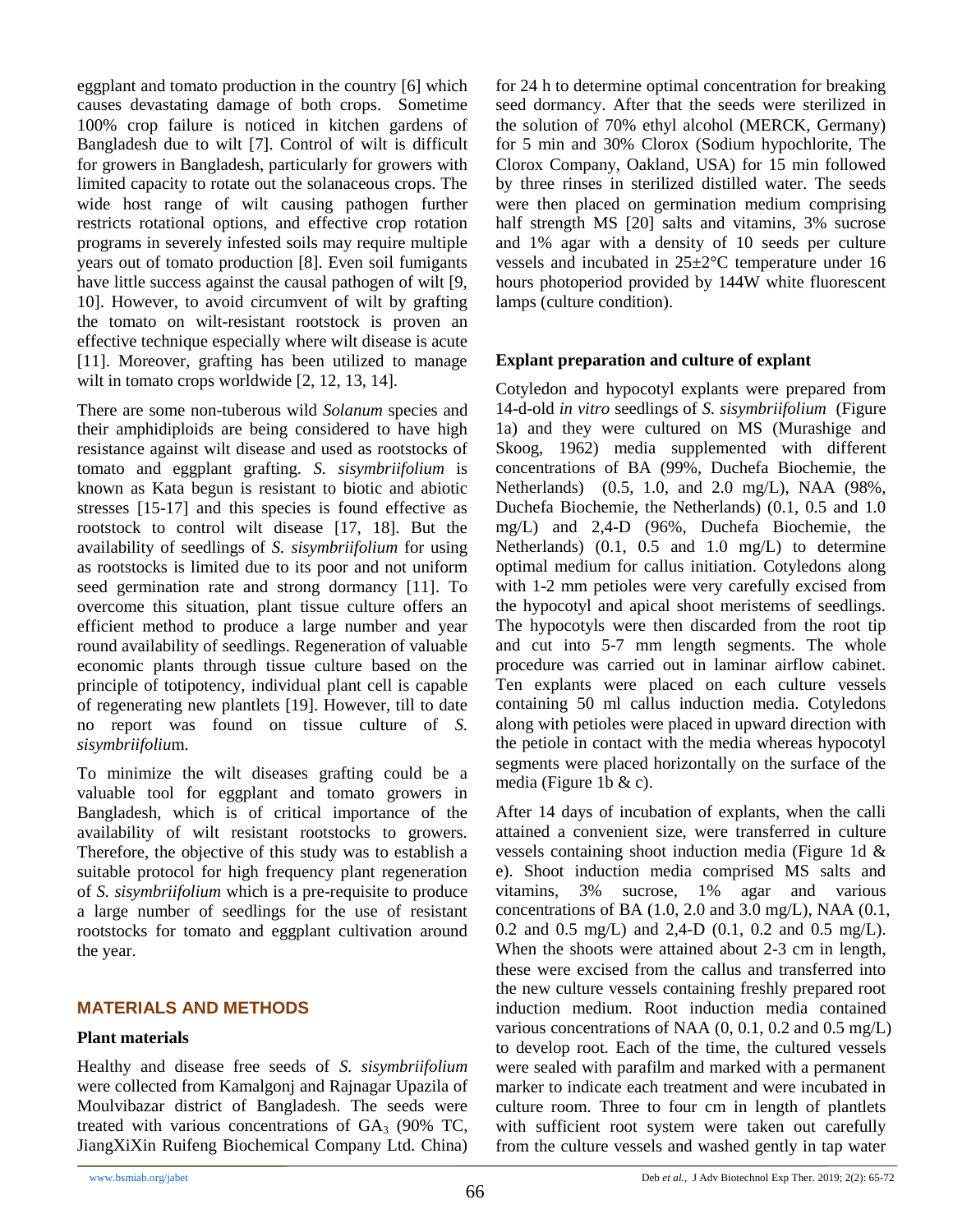to remove agar medium and sucrose trace elements to discourage infection by fungal contamination. The plantlets were then transplanted to moistened soil in pots and covered with glassware (beaker) for preventing desiccation. After proper hardening, the plantlets were transferred to natural environment. Thirty five days old plantlets of *S. sisymbriifolium* were used as rootstocks for tomato grafting (*S. lycopersicum* cv. BARI hybrid 4) and allowed to grown in natural environment.



**Figure 1.** The regeneration process of *S. sisymbriifolium*. (a) 14 days old seedlings grown in half strength MS media, (b) hypocotyl explants on callus induction medium ( $\text{MS} + 0.5$  mg/L NAA + 1 mg/L BA) at first day of culture, (c) cotyledon explants on callus induction medium at first day of culture, (d) 14-d-old callus obtained from cotyledon explants in callus induction medium, (e) shoot initiation in shoot induction medium (MS + 0.2 mg/L NAA + 3 mg/L BA), (f) initiation of roots in  $MS + 0.1$  mg/L NAA medium, (g) acclimatized plant in soil, (h) Grafted tomato ( *S. lycopersicum* cv. BARI hybrid tomato 4) plant where *S*. *sysimbriifolium* was used as rootstock, (i) flowered grafted-tomato plant in natural environment. *Scale bars*  represent 5mm (b, c, d), 1 cm (a, e, f, g), 2 cm (h), 5 cm (i).

### **Statistical analysis**

The experiment was arranged in Completely Randomized Design (CRD) with 3 replications. The recorded data for different parameters were statistically analyzed to ascertain the significance of the experimental results. The mean and standard deviation for all treatments were calculated by using MS Excel 2010. The significance and difference between means were evaluated by Dunkan's Multiple Range Test (DMRT) using R analysis software (version Rx64 3.4.3).

# **RESULTS**

### The optimal concentration of GA<sub>3</sub> for seed **germination**

For the optimum germination, seeds were treated with different concentrations of  $GA_3$  for 24 h before placing them in germination media. Seeds treated with 750 or 1000 mg/L GA<sub>3</sub> showed the highest (76.67%) germination rate while seeds without treated with  $GA<sub>3</sub>$ showed the lowest germination rate (33.33%) as shown in Table 1.

**Table 1.** Influence of GA<sub>3</sub> pretreatment for germination of *S*. *Sisymbriifolium.*

| $GA3$ concentrations      | <b>Seed germination</b>        |
|---------------------------|--------------------------------|
| (mg/L)                    | frequency $(\% )$              |
| Control (without $GA_3$ ) | $33.33 \pm 1.53$ <sup>c</sup>  |
| 100                       | 43.33 $\pm$ 0.58 <sup>bc</sup> |
| 250                       | $50.00 \pm 1.00^b$             |
| 500                       | $56.67 \pm 1.15^b$             |
| 750                       | $76.67 \pm 0.58$ <sup>a</sup>  |
| 1000                      | $76.67 \pm 0.58$ <sup>a</sup>  |

Data consist of three replications, each comprising 10 explants. Mean  $\pm$  SD followed by same letters are not significantly different at  $P = .05$  (DMRT).

### **The optimal medium for callus initiation**

MS media supplemented with various concentrations of BA (0.5, 1.0 and 2.0 mg/L), NAA (0.1, 0.5 and 1.0 mg/L) and  $2,4-D$  (0.1, 0.5 and 1.0 mg/L) were used to determine the suitable media combination for callus induction. Fourteen days old cotyledon and hypocotyl explants of *S. sisymbriifolium* were used for callus induction. Explants cultured in hormone free MS basal medium (control) did not produce any callus and died after a few days. From a total of 18 different combinations tested, cotyledon explants showed the highest (100%) callus initiation frequency in  $MS + 0.5$ mg/L NAA + 1 mg/L BA combination and the lowest (33.33%) in MS + 0.1 mg/L 2,4-D + 0.5 mg/L BA combination whereas hypocotyl explants showed the highest (93.33%) callus initiation frequency in MS  $+$  $0.5$  mg/L NAA + 1 mg/L BA combination and the lowest (30%) in MS + 0.1 mg/L 2,4-D + 0.5 mg/L BA combination (Figure 2). A significant difference was found in callus initiation frequency between cotyledon and hypocotyl explants and it is clear that cotyledon explants showed better performance than that of hypocotyl.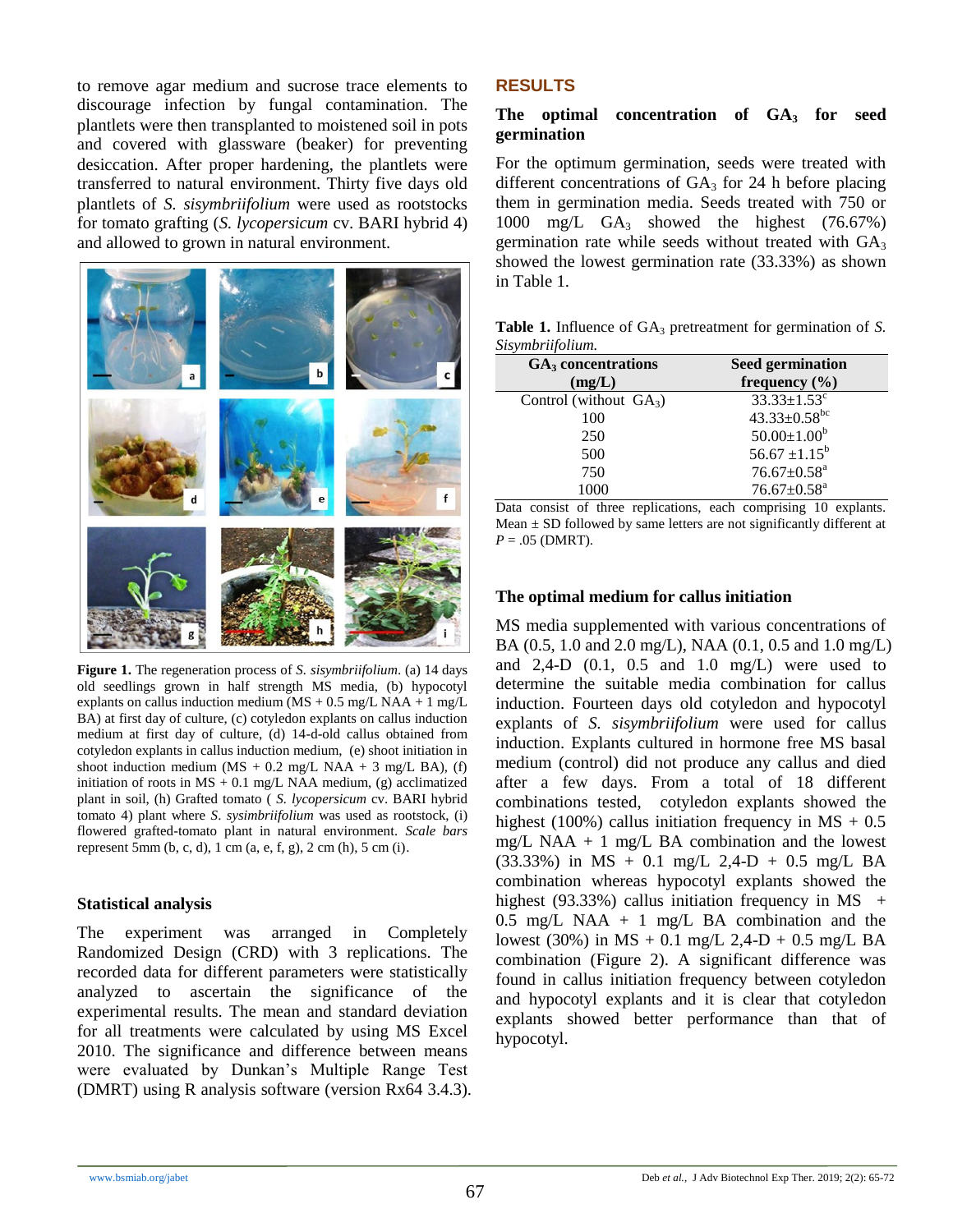

**Figure 2.** Frequency of callus initiation from 14 days old cotyledon and hypocotyl explants of *S. sisymbriifolium* on MS media supplemented with various concentrations of BA, NAA and 2,4-D. Data consist of three replications and 10 explants were used for each replication. *Bars* represent SD of means. Values with different letters are significantly different at *P* value = .05 (DMRT).



MS media with different combinations of NAA, BA and 2,4-D (mg/L)

**Figure 3.** Frequency of shoot regeneration from callus (14 days old) originated from cotyledon and hypocotyl explants on shoot regeneration media after 21 days of culture. Data consist of three replications and 5 explants were used for each replication. *Bars* represent SD of means. Values with different letters are significantly different at *P* value = .05 (DMRT).

#### **The optimal medium for shoot regeneration**

To observe the best shoot regeneration response, various combination of BA (1.0, 2.0, and 3.0 mg/L), NAA (0.1, 0.2 and 0.5 mg/L) and 2,4-D (0.1, 0.2 and 0.5 mg/L) were tested (Figure 3). Two weeks old calli obtained from cotyledon and hypocotyl explants of *S. sisymbriifolium* were transferred in shoot regeneration media. A total of 18 combinations of supplements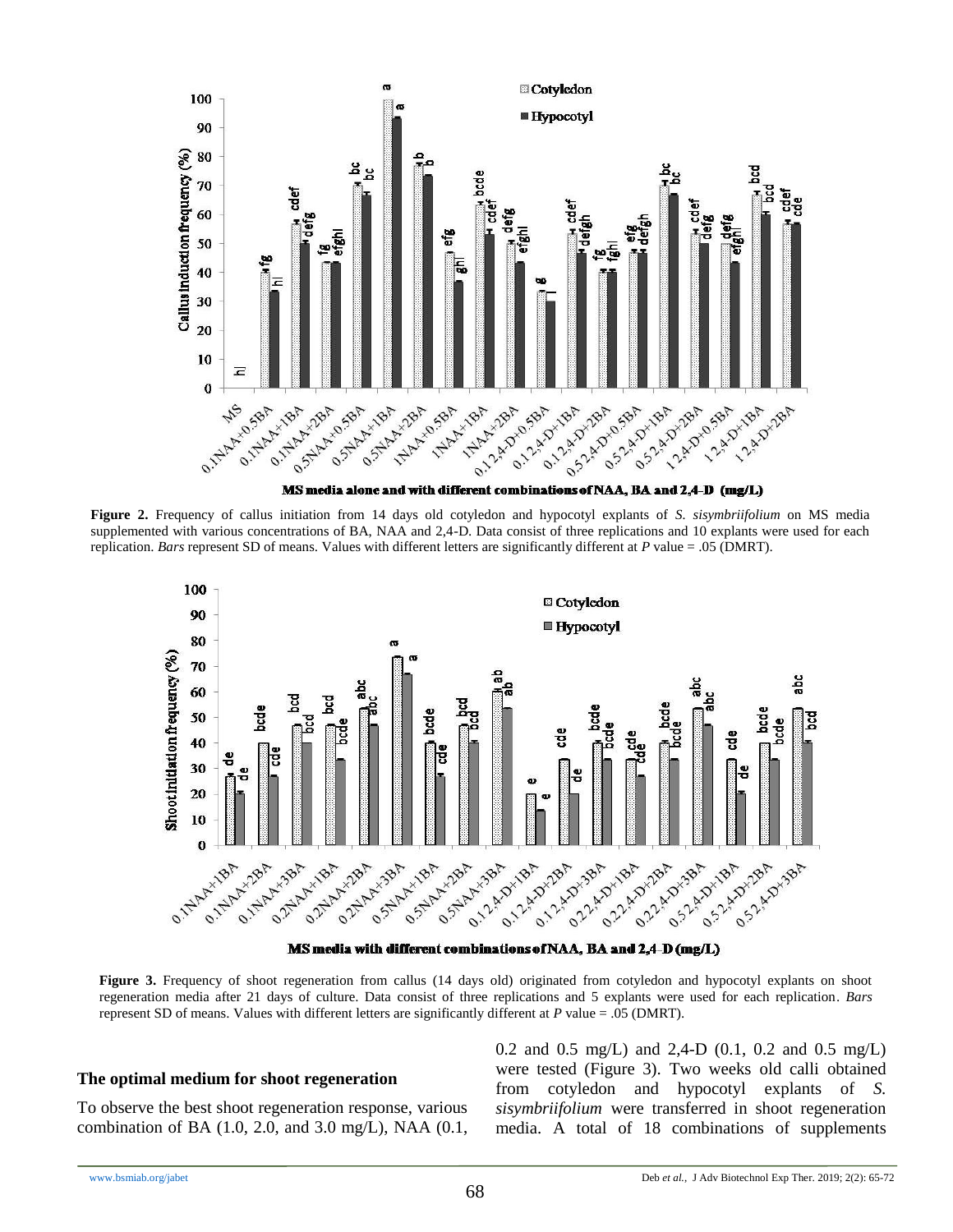showed clear variation in shoot regeneration ability for both the explants. Among the combinations,  $MS + 0.2$ mg/L NAA  $+$  3.0 mg/L BA showed the highest 73.33% and 66.67% shoot regeneration from cotyledon and hypocotyl explants, respectively. The lowest shoot regeneration frequencies (20% in cotyledon explants and 13.13% in hypocotyl explants) were observed in  $MS +$ 0.1 mg/L 2,4-D + 1.0 mg/L BA for both cotyledon and hypocotyl explants.

### **Effect of explant age**

Cotyledon explants of different ages (12 to 16 days) were cultured on the best callus initiation media (MS+ 0.5 mg/L NAA  $+$  1.0 mg/L BA) followed by the best shoot regeneration media (MS + 0.2 mg/L NAA + 3.0) mg/L BA) to investigate the effect of age of explant on shoot regeneration frequency. Explants below 12 days old seedlings were too small and was not used in this experiment. Cotyledon explants of 14 days old seedlings showed the highest (73.33%) shoot regeneration frequency whereas 16 days old seedlings showed the lowest (40 %) shoot regeneration frequency after two weeks of explant incubation (Figure 4).



**Figure 4.** Effect of explant age on shoot regeneration from cotyledon explants of *S. sisymbriifolium*. Data consist of three replications and 5 explants were used for each replication. Bars represent SD of means. Values with different letters are significantly different at *P* value  $= .05$  (DMRT).

### **Root initiation, acclimatization and grafting compatibility**

In the final stage of *in vitro* development, elongated shoots (2-3 cm) were excised out and transferred to rooting media, MS medium supplemented with different concentration of NAA  $(0, 0.1, 0.2$  and  $0.5$  mg/L). Among the four tested media, the maximum rooting (86.67%) was observed in MS medium supplemented with 0.1 mg/L NAA whereas the lowest root formation frequency (26.67%) was observed in NAA free MS medium (Table 2). Within 6 days of culture, root formation was started and plantlets produced well developed root system within 15 days (Figure 1f). Plantlets produced well developed roots were transferred to pot soil and acclimatized accordingly (Figure 1g). Then thirty five days old *S. sisymbriifolium* plants were used as rootstocks for tomato (*S. lycopersicum* cv BARI hybrid 4) grafting. The regenerated *S. sisymbiifolium* plants showed well compatibility as rootstocks in tomato grafting (Figure 1h). Until fruit maturity the grafted plants showed no wilt disease (Figure 1i).

**Table 2.** Frequency of root initiation of *S. sisymbriifolium* on MS media supplemented with various concentrations of NAA.

| <b>Concentrations of NAA</b> | <b>Root formation frequency</b> |
|------------------------------|---------------------------------|
| (mg/L)                       | $($ %)                          |
| $\theta$                     | $26.67 \pm 0.58$ <sup>c</sup>   |
| 0.1                          | $86.67 \pm 0.58$ <sup>a</sup>   |
| 0.2                          | $60.00 \pm 1.00^{ab}$           |
| () 5                         | $40.00 \pm 1.00^{bc}$           |

Data consist of three replications and 5 explants were used for each replication. The mean values were compared by DMRT. Mean  $\pm$  SD followed by same letters are not significantly different at  $P = .05$ .

# **DISCUSSION**

Since wild *Solanum* species required long time to germinate and showed poor seed germination and strong dormancy, the seeds need pretreatment with  $GA<sub>3</sub>$  or any other chemicals for breaking seed dormancy and uniform seed germination. Although  $GA_3$  treatment for breaking seed dormancy of some wild *Solanum* species was not so effective [11], however, in our study  $GA_3$ treatment was found to be the most influential factor for facilitating seed germination of *S. sisymbriifolium*. The germination percentage of seed was increased with the increasing concentrations of  $GA_3$  up to 750 mg/L  $(76.67%)$  and it is constant in 1000 mg/L GA<sub>3</sub>. That means the treatment neutralized, further increased concentrations of  $GA_3$  may give the same result.

Researchers had used wide range of explants for *in vitro* regeneration of *Solanum* species such as hypcotyl, cotyledon and young leaf explants for brinjal [21, 22, 23, 24], and pedicel explants for tomato [25]. Although a study was found on *in vitro* regeneration of *S. torvum*  [26], till to date there is no report found on *in vitro* plant regeneration of *S. sisymbriifolium*. In our investigation, cotyledon and hypocotyl segments excised from *in vitro* grown seedlings were used as explants to find out their callusing ability. Cotyledon explant was found to be more responsive than that of hypocotyl explant in both callus and shoot initiation. This result compares favorably with recent studies of *S. torvum* [26] and *S. melongena* [23]. The use of cotyledon explants for *in*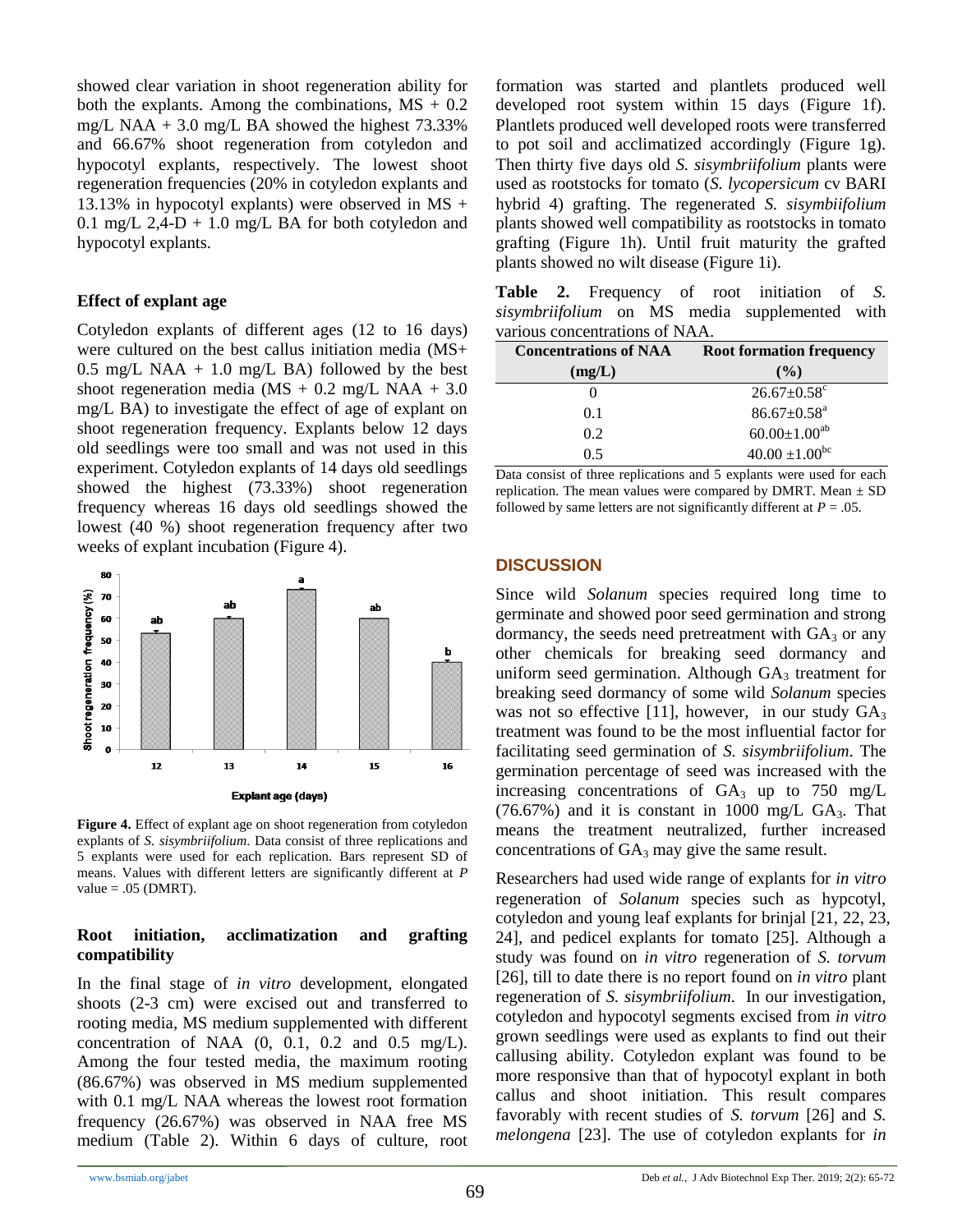*vitro* plant regeneration has several advantages. A large number of cotyledon explants can be obtained by germinating seeds under sterile conditions over a short period of time all year round [27]. Moreover, cotyledon explants possess high morphogenic potential. The maximum 100% callus initiation frequency obtained from cotyledon explant in MS media supplemented with 0.5 mg/L NAA and 1.0 mg/L BA media combination. Plant growth regulator, NAA was more responsive for callus and shoot induction compared to 2,4-D (Figure 2 & 3). Among 9 combinations of 2,4-D and BA, cotyledon explant produced the highest 70% callus in  $MS + 0.5$  mg/L 2,4-D + 1.0 mg/L BA combination. Hypocotyl explant showed maximum 93.33% callus initiation frequency in  $MS + 0.5$  mg/L NAA + 1.0 mg/L BA media combination. Among the media combinations of 2,4-D and BA hypocotyl explant produced the highest 66.67% callus in MS + 0.5 mg/L 2,4-D + 1 mg/L BA media combination. Explants cultured on hormone free MS medium did not produce any callus. The callus initiation frequency of both cotyledon and hypocotyl explants increased with the increase of BA concentrations up to 1.0 mg/L then it declines when the concentration of NAA and 2,4-D increased. Combinations of BA with NAA gave the better result than BA and 2,4-D in case of callus initiation of *S. sisymbriifolium* (Figure 2).

Cytokinins are mainly responsible for cell division and differentiation of adventitious shoots from callus [28]. These compounds overcome apical dominance and release lateral buds from dormancy, while added to shoot regeneration media [29]. The proportion of growth regulators required for shoot induction varies numerously with the tissue and seems directly correlated to the amount of hormones synthesized at endogenous levels within the cells of the explant [28]. Shoot production induces by higher cytokinin to auxin ratio and lower cytokinin to auxin ratio induces roots with few shoots [30]. Similar as callus initiation, cotyledon explant showed better shoot regeneration frequency than hypocotyl explant and this result is compliant with previous work of *S. melongena* [23]. In this study, maximum 73.33% shoot regeneration from cotyledon explant obtained in  $MS + 0.2$  mg/L NAA + 3.0 mg/L BA media combination. MS medium supplemented with 3.0 mg/L BA was found to be suitable concentration for high frequency shoot regeneration of *S. torvum* [26] which is compliant with the present study. The shoot regeneration frequency increased with the higher concentration of BA and lower concentration of NAA or 2,4-D which support the findings of previous work [30].

Cotyledon explants derived from 14-d-old seedlings showed the highest frequency of shoot regeneration of *S.* 

*sisymbriifolium* (Figure 4). The cotyledons derived from 16-d-old and older seedlings exhibited yellowing of the lamina after 10-12 days of culture indicated that younger explants exhibit greater morphogenic potential than older explants, as they might have more metabolically active cells with hormonal and nutritional conditions that are responsible for increased organogenesis [27, 31].

Since, lower cytokinin to auxin ratio induces roots with few shoots [30], we only used auxin (NAA) for root initiation. Shoots regenerated from the cotyledon and hypocotyl explants cultured in MS media and MS media supplemented with various concentrations of NAA (0, 0.1, 0.2 and 0.5 mg/L) for root initiation. The highest (86.67%) root formation was found in MS medium supplemented with 0.1 mg/L NAA whereas the lowest (26.67%) root formation was occurred in MS media without NAA. Increasing concentration of NAA dramatically decreased the frequency of rooting. Most importantly, seedlings obtained from tissue culture technology showed grafting compatibility with tomato plants as a rootstock.

# **CONCLUSIONS**

The highest rate of seed germination was found in case of seeds treated with 750 mg/L  $GA_3$  for 24 h before placing them in germination media. Fourteen days old cotyledon explants of *S. sisymbriifolium* showed higher callus and shoot formation frequency than hypocotyl explants. MS medium supplemented with 0.5 mg/L NAA and 1.0 mg/L BA was suitable medium for high frequency callus induction and MS medium supplemented with 0.2 mg/L NAA and 3.0 mg/L BA was the appropriate medium for high frequency shoot regeneration of *S sisymbriifolium*. MS medium supplemented with 0.1 mg/L NAA is the best rooting medium of *S. sisymbriifolium*. Finally, the plants established by tissue culture technology in this study showed well compatibility as a rootstock in tomato grafting and the grafted plants exhibited no wilt disease until fruit maturity.

# **ACKNOWLEDGEMENT**

The research work was supported by a grant (4829.1 for FY 2017-2018) from Sylhet Agricultural University Research System (SAURES), financed by the University Grants Commission (UGC) of Bangladesh.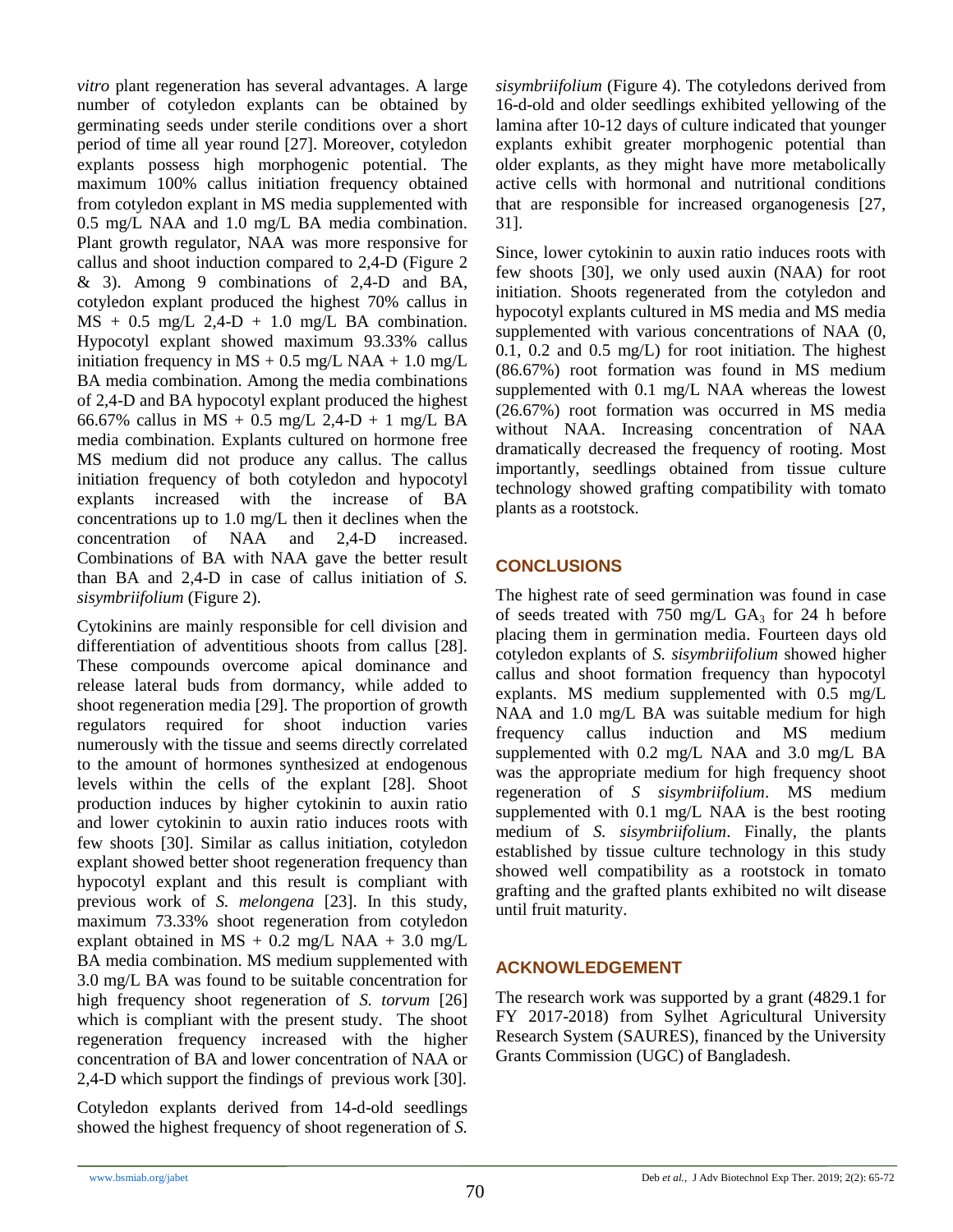### **AUTHOR CONTRIBUTIONS**

This work is carried out in collaboration of all the authors. Authors SS designed the experiment. Authors GD carried out laboratory work and performed the statistical analysis. Authors MSUB, KKS and ASP helped in conducting the lab work, collecting the data and interpreting the results. Author GD wrote the first draft of the manuscript and which was edited by the author SS. All authors read and approved the final manuscript.

### **CONFLICTS OF INTEREST**

The authors declare that no conflict of interest exists.

# **REFERENCES**

- [1] BBS: Year Book of Agricultural Statistics of Bangladesh. Ministry of Planning, Government of the People Republic of Bangladesh, 2015.
- [2] Ray BP, Hassan L, Nasiruddin KM. *In vitro* regeneration of brinjal (*Solanum melongena* L.). Bangladesh J Agril Res. 2011; 36: 397-406.
- [3] Khan AA, Badshah K, Khan MW. Resistance of aubergine cultivars to root-knot nematodes. Tests of Agrochemicals and Cultivars. 1998; 19: 40-41.
- [4] Das GP, Ramaswamy S, Bari MA. Integrated crop management practices for the control of the brinjal shoot and fruit borer in Bangladesh. DAE-DANIDA, 2000.
- [5] Rashid MM. A Guidebook of Plant Pathology. Department of Plant Pathology. HSTU, Dinajpur, Bangladesh, 2000; pp 58.
- [6] Ali M. Workshop on Research and Development of vegetable crops. Institute of Post graduate Studies in Agriculture (IPSA), Gazipur, Bangladesh. 1993; pp 68- 75.
- [7] Ali M, Alam MZ, Akanda MAM. Grafting, A technique of control soil borne diseases of tomato and eggplant. Institute of Post graduate Studies in Agriculture (IPSA), Gazipur, Bangladesh.1994; pp 10.
- [8] Lemaga B, Kanzikwera R, Kakuhenzire R, Hakiza J, Maniz G. The effect of crop rotation on bacterial wilt incidence and potato tuber yield. Afr Crop Sci. 2001; 9: 257-266.
- [9] Driver J, Louws FJ. Fumigants and varieties to manage southern bacterial wilt of tomato. Annu. Int. Res. Conf. Methyl Bromide Alternatives Emissions Reductions. Orlando, FL, 2002, pp228-232.
- [10] Enfinger JM, McCarter SM, Jaworski CA. Evaluation of chemicals and application methods for control of bacterial wilt of tomato transplants. J Phytopathol. 1979; 69: 637-640.
- [11] Ibhrahim M, Munira MK, Kabir MS, Islam AKMS, Miah MMU. Seed germination and graft compatibility of wild Solanum as rootstock of tomato. Online J Biol Sci. 2001; 1: 701-703.
- [12] Grimault V, Prior P. Grafting tomato cultivars resistant or susceptible to bacterial wilt-analysis of resistance mechanisms. J Phytopathol. 1994; 141: 330-334.
- [13] Lin C, Hsu S, Tzeng K, Wang J. Application of a preliminary screen to select locally adapted resistant rootstock and soil amendment for integrated management of tomato bacterial wilt in Taiwan Plant Dis. 2008; 92: 909-916.
- [14] Tikoo SK, Mathai PJ, Kishan R. Successful graft culture of tomato in bacterial wilt sick soils. Curr Sci. 1979; 48: 259-260.
- [15] Dhivya R, Sadasakthi A, Shivakumar M. Response of wild solanum rootstocks to root-knot nematode (*Meloidogyne incognita* Kofoid and White). Int J Plant Sci. 2014; 9: 117-122.
- [16] Hebert Y. Comparative resistance of 9 Solanum species to bacterial wilt (*Pseudomonas solanacearum*) and to the nematode *Meloidogyne incognita*: Importance for breeding aubergine (*Solanum melongena* L.) in a humid tropical zone. Agronomie. 1985; 5: 27-32.
- [17] Shetty KD, Reddy DDR. Resistance in Solanum species to root-knot nematode *Meloidogyne incognita*. Indian J Nematol. 1985; 15: 230.
- [18] Petran. interspecific grafting of tomato (*Solanum lycopersicum*) onto wild eggplant (*Solanum torvum*) for increased environmental tolerances. A thesis submitted for MS degree to the University of Minnesota, USA, 2013, pp 25-30.
- [19] Krikorian AD, DL Berquam. Plant cell and Tissue culture: The role of Haberlandt. Bot. Rev. 1969; 35**:**  59-88.
- [20] Murashige T, Skoog F. A revised medium for rapid growth and bioassay with tobacco tissue culture. Physiol Plant, 1962. 15:473-497.
- [21] Solanki JJ, Pawar PK, Maheshwari VL. Efficient plant regeneration in *Solanum melongena* L. Physiol Mol Biol Plants. 2006; 12: 307-311.
- [22] Sharma P, Rajam MV. Genotype explant and position effects on organogenesis and embryogenesis in eggplant (*Solanum melongena* L.). J Exp Bot. 1995; 46: 135-141.
- [23] Dobariya KL, Kachhadiya JR. Role of genotype, explants and culture medium on *in vitro* morphogenesis in brinjal (*Solanum melongena* L.). Orissa J Hort. 2004; 32: 52-54.
- [24] Hendrix CR, Litz ER, Kirchoff KB. *In vitro*  organogenesis and plant regeneration from leaves of *Solanum candidum* Lindl. *S. quitoens* Lam. (naranjilla) and *S. sessiliflorum* Dunal. Plant Cell Tissue Organ Cult. 1987; 11: 67-73.